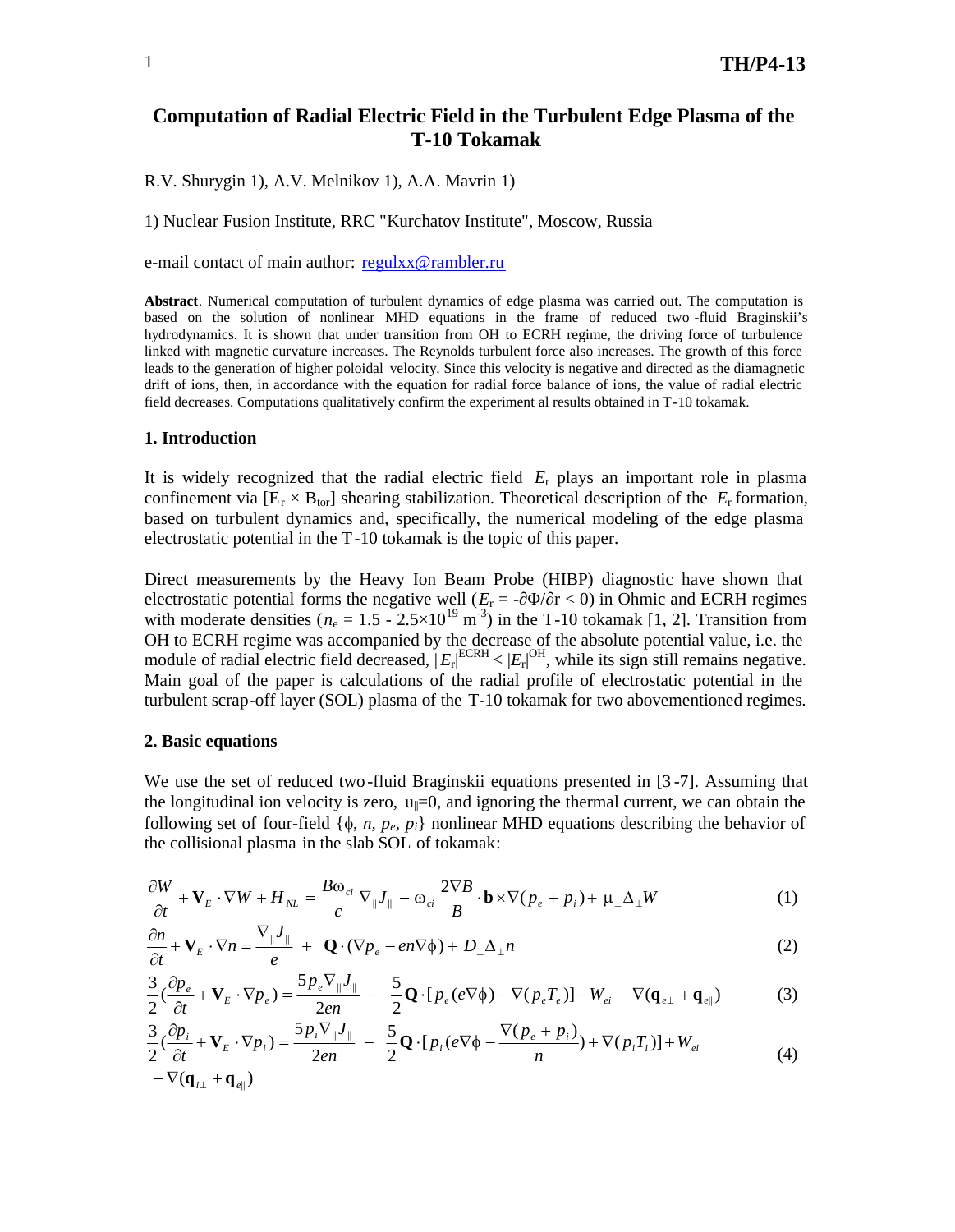# 2 **TH/P4-13**

$$
\eta_0 J_{\parallel} = - \nabla_{\parallel} \phi + \frac{\nabla_{\parallel} p_e}{en} , \qquad (5)
$$

$$
W = \nabla_{\perp} (en\nabla_{\perp} \phi + \nabla_{\perp} p_i), \qquad \mathbf{Q} = \frac{2c}{e} \frac{\mathbf{b} \times \nabla B}{B} \tag{6}
$$

$$
W_{ei} = 3 \frac{m_e}{M_i} v_{ei} (p_e - p_i)
$$
 is the exchange term,  $v_{ei}$  is the electron–ion collision frequency.

The function  $H<sub>M</sub>$  contains the nonlinear terms that arise during, when reducing the ion momentum equation in order to derive an equation for a vortex. As it was shown in [3,7], this function could be represented as:

$$
H_{NL} = \frac{1}{2} \left\{ en\mathbf{V}_{pi} \cdot \nabla (\nabla_{\perp}^2 \phi) - mo_{ci} \mathbf{b} \times \nabla n \cdot \nabla V_E^2 \right\} - \frac{1}{2} \left\{ \mathbf{V}_E \cdot \nabla (\nabla_{\perp}^2 p_i) - \nabla_{\perp}^2 (\mathbf{V}_E \nabla p_i) \right\} \tag{7}
$$

In deriving Eqs.  $(1)$ – $(6)$  it was assumed that the magnetic field in the Cartesian coordinates  $(x, y, z)$  has the form:

$$
\mathbf{B} = B_0 \left(1 - \frac{x}{R_0}\right) \left[\mathbf{e}_z + \frac{\varepsilon}{q} \mathbf{e}_y\right] \tag{8}
$$

Here, **B** is the equilibrium tokamak magnetic field; *q* is the safety factor,  $\varepsilon = r/R_0$ , *r* and  $R_0$  are the minor and major radii of a tokamak, respectively. In Eqs.  $(1)$  –(6), the plasma density is  $n(x, y, t)$ , the electron and ion pressures are  $p_{e,i}(x, y, t)$ ; the electrostatic potential  $\phi(x, y, t)$ describes the oscillations of the electric field, and the rest of the notations are as follows:

$$
\mathbf{V}_E = \frac{c[\mathbf{B} \times \nabla \phi]}{B^2}, \quad \Delta_{\perp} = \frac{\partial^2}{\partial x^2} + \frac{\partial^2}{\partial y^2}, \quad \nabla_{\parallel} = \vec{b} \cdot \nabla = \frac{\mathbf{B}}{B} \cdot \nabla.
$$

It is convenient to present Eqs.  $(1)$ – $(6)$  in dimensionless form using the new variables:

$$
t \rightarrow t/t_*, \qquad (x, y) \rightarrow (x/d, y/d), \qquad \phi \rightarrow e \phi /T_*,
$$
  
\n
$$
n \rightarrow n/n_*, \qquad p_{e,i} \rightarrow p_{e,i} / p_*, \quad k_y \rightarrow k_y \cdot d, \quad \rho = \rho_s / d, \quad \omega_0 = \rho^2 \omega_{ci},
$$

where  $m_{e,i}c$ *m*  $t_* = \frac{1}{s}$ ,  $\rho_s = \frac{V_*}{s}$ ,  $V_* = \sqrt{\frac{T_s}{T_s}}$ *e i ce i ci*  $\sqrt{n_i}$ *S* ,  $^*, V_* = \sqrt{\frac{I_*}{I_*}}, \omega_{ce}$ 0  $V_* = \frac{1}{\Omega}, \quad \rho_S = \frac{V_*}{\Omega}, \quad V_* = \sqrt{\frac{T_*}{\Omega}}, \quad \omega_{ce,i} =$  $\omega$  $\rho$  $\omega$ ,  $\eta = \frac{n_e e^v e^i}{2 \pi^2 M}, \quad p_* = n_* T_*$  $\frac{e^{\mathbf{v}} e^i}{^2 N_0},$ 2  $p_* = n_*T$  $e^2N$  $\eta = \frac{m_e v_{ei}}{2.2 M}$ ,  $p_* = n_* T_*$ ,  $x = (r-r_0)$ ,  $d =$ 

 $a-r<sub>0</sub>$  is the width of the computation slab,  $r<sub>0</sub> -$  is a radius of its inner boundary. The normalized values for density and electron temperature were taken to be  $n* = 10^{19} \text{ m}^{-3}$  and  $T^* = 350$  eV. Also we use dimensionless radial variable  $0 < x = (r - r_0)/(a - r_0) < 1$ .

In terms of these new variables, Eqs.  $(1)$  –(6) can be converted to the form [4]:

$$
\frac{DW}{Dt} + H_{NL} = \nabla_{\parallel} J - g_B \frac{\partial p}{\partial y} + \nu_{\perp} \cdot \Delta_{\perp} W, \tag{9}
$$

$$
\frac{Dn}{Dt} = \nabla_{\parallel} J + g_B \frac{\partial (N_0 \phi - p_e)}{\partial y} + D_{\perp} \cdot \Delta_{\perp} n, \tag{10}
$$

$$
\frac{3}{2}\frac{Dp_e}{Dt} = \frac{5}{2}T_{e0}\nabla_{\parallel}J + \frac{5}{2}g_BK_e - w_{ei} + \chi_{\parallel e}\nabla_{\parallel}^2 p_e + \chi_{\perp e}\cdot\nabla_{\perp}^2 p_e, \qquad (11)
$$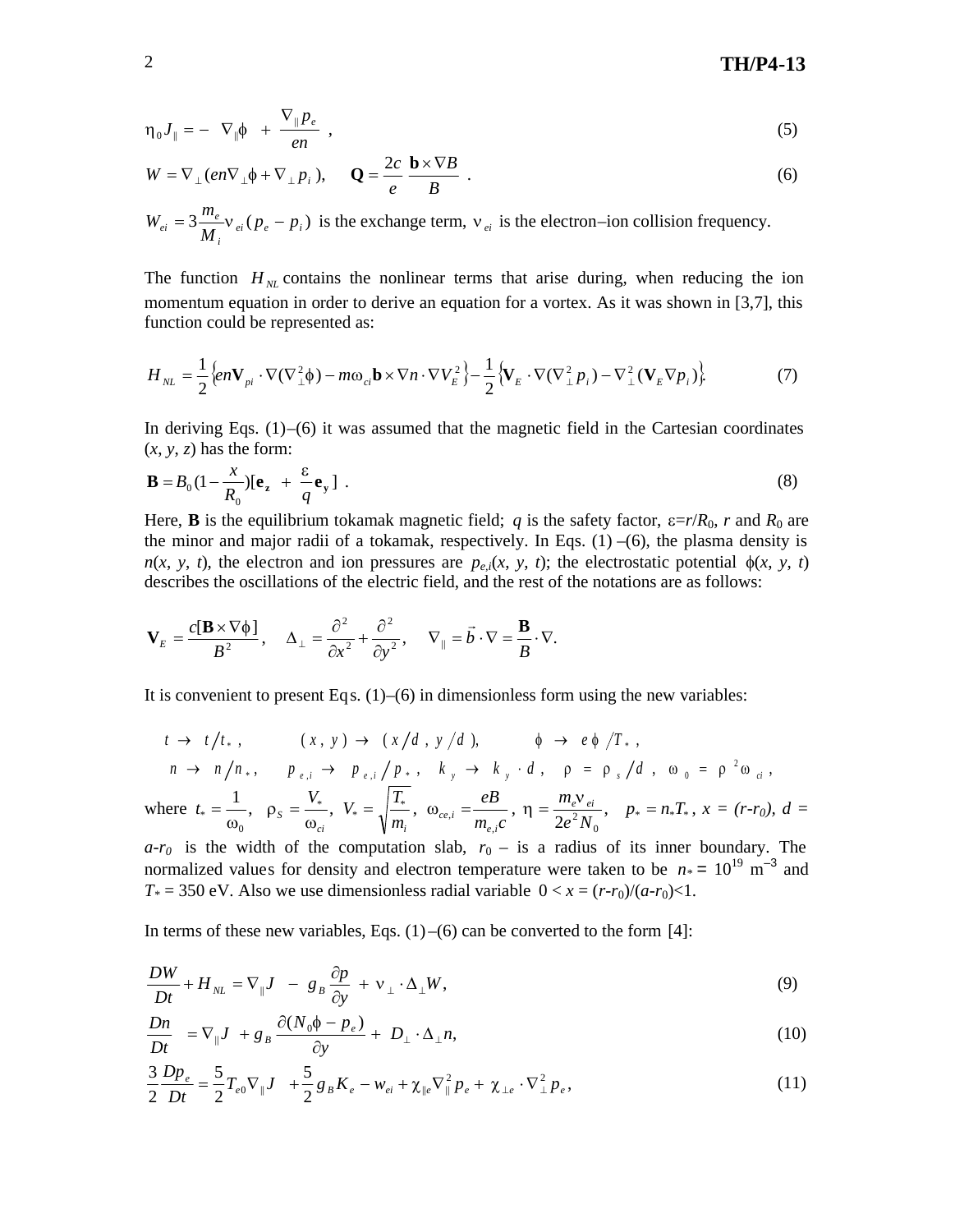# 3 **TH/P4-13**

$$
\frac{3}{2}\frac{Dp_i}{Dt} = \frac{5}{2}T_{i0}\nabla_{\parallel}J + \frac{5}{2}g_BK_i + w_{ei} + \chi_{\parallel i}\nabla_{\parallel}^2p_i + \chi_{\perp i}\cdot\nabla_{\perp}^2p_i,
$$
\n(12)

$$
\eta_0 J = -\nabla_{\parallel} (\phi - p_e / N_0), \qquad (13)
$$

$$
K_e = p_{e0} \frac{\partial \phi}{\partial y} - 2T_{e0} \frac{\partial p_e}{\partial y} + T_{e0}^2 \frac{\partial n}{\partial y}, \qquad K_i = p_{i0} \frac{\partial \phi}{\partial y} + T_{i0} \frac{\partial (p_i - p_e)}{\partial y} - T_{i0}^2 \frac{\partial n}{\partial y},
$$
  
\n
$$
W = \rho^2 \cdot \nabla_\perp (n \nabla_\perp \phi + \nabla_\perp p_i), \qquad p = p_e + p_i.
$$
\n(14)

Here

$$
\frac{D}{Dt} = \frac{\partial}{\partial t} + \{\phi, \quad \}, \qquad \{A, B\} = \mathbf{e}_z \nabla A \times \nabla B,
$$
\n
$$
g_B = \frac{2d}{R_0}, \qquad \eta_0 = \frac{\mathbf{v}_{ei}}{\omega_{ce}}, \qquad \chi_{\parallel e} = \frac{3.16\omega_{ce}}{\mathbf{v}_{ei}}, \qquad \chi_{\parallel i} = \frac{3.9\omega_{ci}}{\mathbf{v}_{ii}}, \qquad \mathbf{w}_{ei} = 3\frac{m_e}{M_i}\frac{\mathbf{v}_{ei}}{\omega_0} (p_e - p_i),
$$

 $N_0$  is the amplitude of the zeroth harmonic of the density.

Note that apart from the electric drift, we take into account the ion diamagnetic drift, as well as density fluctuation in the equation for the vorticity. It leads to the appearance additional nonlinear terms  $H<sub>NL</sub>$ :

$$
H_{NL} = \frac{\rho^2}{2} \Big[ \nabla_{\perp}^2 \{ \phi, p_i \} - \{ \phi, \nabla_{\perp}^2 p_i \} + \{ p_i, \nabla_{\perp}^2 \phi \} + \{ V_E^2, n \} \Big] \ . \tag{15}
$$

#### **3. Method of solution**

For numerical solution of basic set of equations we use a quasi -spectral approach based on the Galerkin method. All functions  $f = \{n, \phi, p_e, p_i\}$  are chosen as the sum of helical waves with the same helicity, i.e.

$$
f(x, y, z, t) = \sum f_{ky,kz} \exp[i(k_y y - k_z z)] = \sum f_{ky} \exp[ik_y (y - \alpha z)],
$$
 (16)

where  $\alpha = k_z/k_y = const.$  For modes with  $k_z = n/R$  and  $k_y = m/r$  in a toroidal geometry we have  $\alpha = \varepsilon / q_{res}$ ,  $\varepsilon = r_{res}/R$ . It is well known that this approach reduces the problem of solving 3D equations to that of solving 2D equations. We switch to the new helical variable  $Y \rightarrow y-\alpha z$ and assume that the following Fourier series expansion is valid for each of the above functions *f*:

$$
f(x,Y,t) = f_0(x,t) + \sum_{L=1}^{L_{MAX}} \left[ f_{sL} \sin(mk_{oy}Y) + f_{cL} \cos(mk_{oy}Y) \right] \ m = m(L), \ k_{0y} = d/r_{res} \,. \tag{17}
$$

The quantity  $q_{res}$  is assumed to be only integer, and the integer mode numbers  $m = m(L)$  and *n*  $= n(L)$  are chosen such that  $m(L)/n(L) = q_{res}$ .

Substituting expansion (17) into Eqs.  $(1)$  –(6), we obtain a set of equations for the poloidal harmonics  $\{f_{SL}, f_{CL}\}\$ . In symbolic form, this set of  $2L_{MAX}$  equations can be written as:

$$
\frac{\partial \mathbf{f}_{s,CL}}{\partial t} = \hat{L}_L(\mathbf{f}_{s,CL}) + \hat{D}_L(\mathbf{f}_{s,CL}) + \hat{N}_L(\mathbf{f}_{s,CL}), \quad L = 1, 2, \dots, L_{MAX} \,. \tag{18}
$$

In numerical simulations we use the following simple two -level predictor–corrector scheme: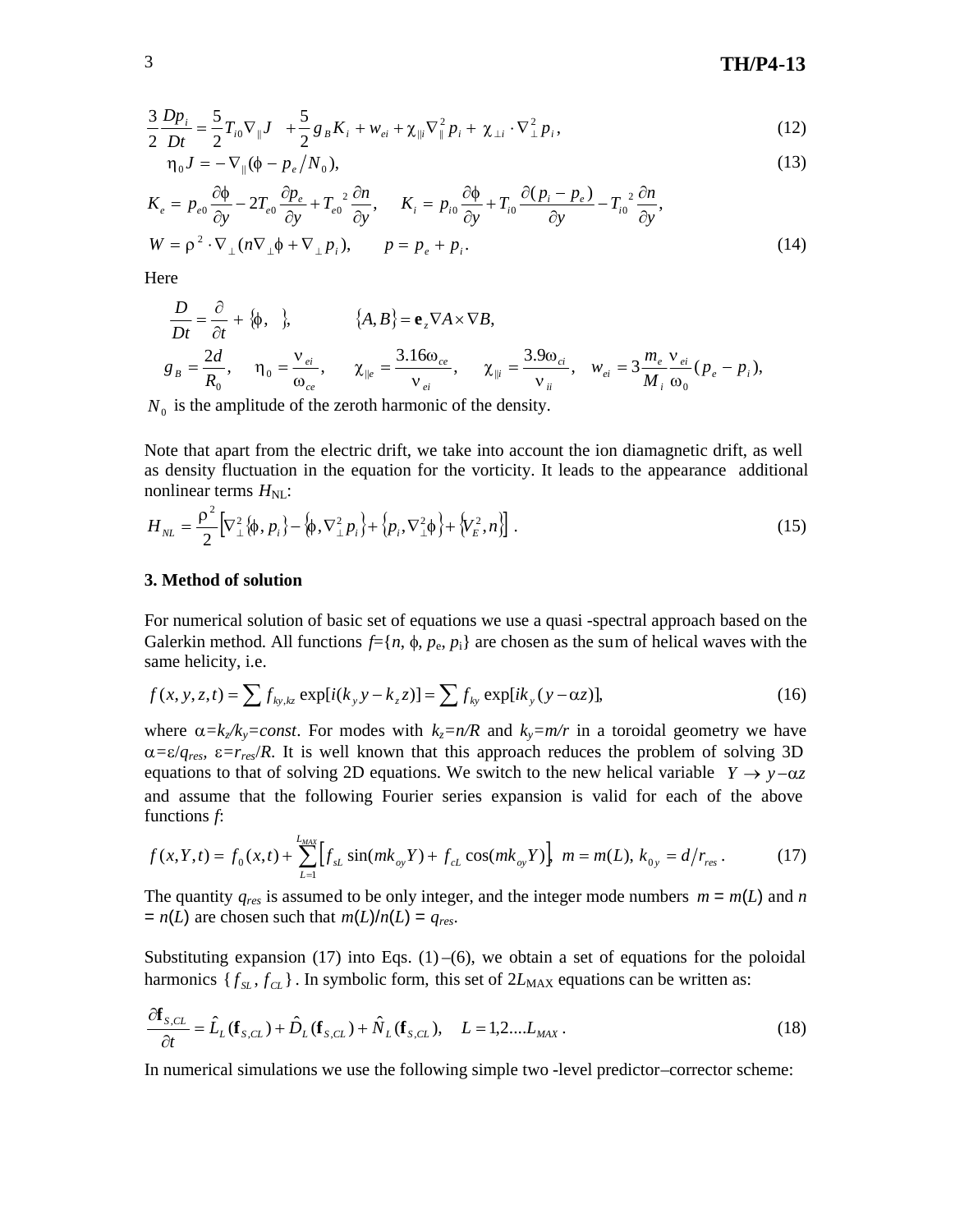$$
\frac{X_i^{n+1/2} - X_i^n}{\tau/2} = \hat{L}(X_i^{n+1/2}) + \hat{D}(X_{i-1}^{n+1/2}, X_i^{n+1/2}, X_{i+1}^{n+1/2}) + N(X_i^n)
$$
  

$$
\frac{X_i^{n+1} - X_i^n}{\tau} = \hat{L}(X_i^{n+1}) + \hat{D}(X_{i-1}^{n+1}, X_i^{n+1}, X_{i+1}^{n+1}) + N(X_i^{n+1/2}),
$$

where  $\hat{L}$ ,  $\hat{D}$  and  $\hat{N}$  are the linear, diffusion and nonlinear operators in Eqs. (9) –(14). At each time step, the difference equations were solved by the matrix sweep method.

The equations for the zeroth harmonics (the background quantities)  $f_0 = \{N_0, U_{0v}, P_{e0}, P_{i0}\}\)$  can easily be obtained by averaging Eqs. (9)–(12) over the angle *Y* and by supplementing the right-hand sides of the resulting equations with the source terms  $S_N$ ,  $S_{pe}$ , and  $S_{pi}$ :

$$
\frac{\partial N_0}{\partial t} + \frac{\partial \Gamma}{\partial x} = D_0 \frac{\partial^2 N_0}{\partial x^2} + S_N \tag{19}
$$

$$
\frac{\partial P_{e0}}{\partial t} + \frac{\partial Q_e}{\partial x} = \chi_{e0} \frac{\partial^2 P_{e0}}{\partial x^2} - w_{ei} + S_{pe}
$$
\n(20)

$$
\frac{\partial P_{i0}}{\partial t} + \frac{\partial Q_i}{\partial x} = \chi_{i0} \frac{\partial^2 P_{i0}}{\partial x^2} + w_{ei} + S_{pi}
$$
 (21)

In Eqs. (19)–(21), the turbulent fluxes are described by the following expressions: the particle fluxes are  $\Gamma = \langle n \cdot V_{E_x} \rangle_Y$ , the electron and ion heat fluxes are  $Q_\alpha = \langle p_\alpha \cdot V_{E_x} \rangle_Y \alpha = e, i$ , the angle brackets denote averaging over the periodic coordinate Y:  $\langle f \rangle_Y = \frac{1}{L} \int$ *LY Y*  $f_Y = \frac{1}{I} \int f(Y) dY$ *L f* 0  $\frac{1}{\epsilon} \int_{-\epsilon}^{L_Y} f(Y) dY,$ 

 $L_Y = 2\pi/k_{0y}$ .

Averaging of vorticity equation (9) finally gives us the following dimensionless equation for the evolution of poloidal momentum  $G_{0y} = N_0 U_{0y}$  [4]:

$$
\frac{\partial G_{0y}}{\partial t} + \frac{\partial R}{\partial x} = v_0 \frac{\partial^2 G_{0y}}{\partial x^2} - \frac{(v_{\text{neo}} + v_{\text{cx}})}{\omega_0} (G_{0y} - G_{\text{neo}}), \qquad (22)
$$

where  $R = \rho \langle V_{Ex} (N_0 V_{Ey} + \frac{dp_i}{dx}) \rangle - V_E \Gamma$ *dp*  $R = \rho \langle V_{Ex} (N_0 V_{Ey} + \frac{\omega P_{I}}{I_{Y}}) \rangle - V_{E} \Gamma$  is the turbulent Reynolds stress.

Note that taking into account new nonlinear terms  $H<sub>NL</sub>$  in the vorticity equation (9) results in the appearance of additional term  $\langle V_{Ex} \cdot dp_i/dx \rangle$  in the turbulent Reynolds stress tensor, which plays an important role in numerical computation.

Equation for the electric field follows from the ion radial force balance:

$$
V_{E} = -U_{0y} + V_{pi}, \qquad V_{pi} = \frac{\rho}{N_{0}} \frac{dp_{i}}{dx} < 0, \qquad V_{E} = \frac{\rho}{BV_{*}}.
$$
  
\n
$$
\phi(x) = \int_{x}^{1} E(x) dx, \quad \phi(1) = 0
$$
\n(23)

Under the assumption that the waves are of the same helicity, we can use the expansion  $k_z / k_y$  $=\varepsilon/q(x_{\text{res}})$  at the resonant point to obtain the following representation for  $\nabla_{\parallel} f$  in a thin slab layer: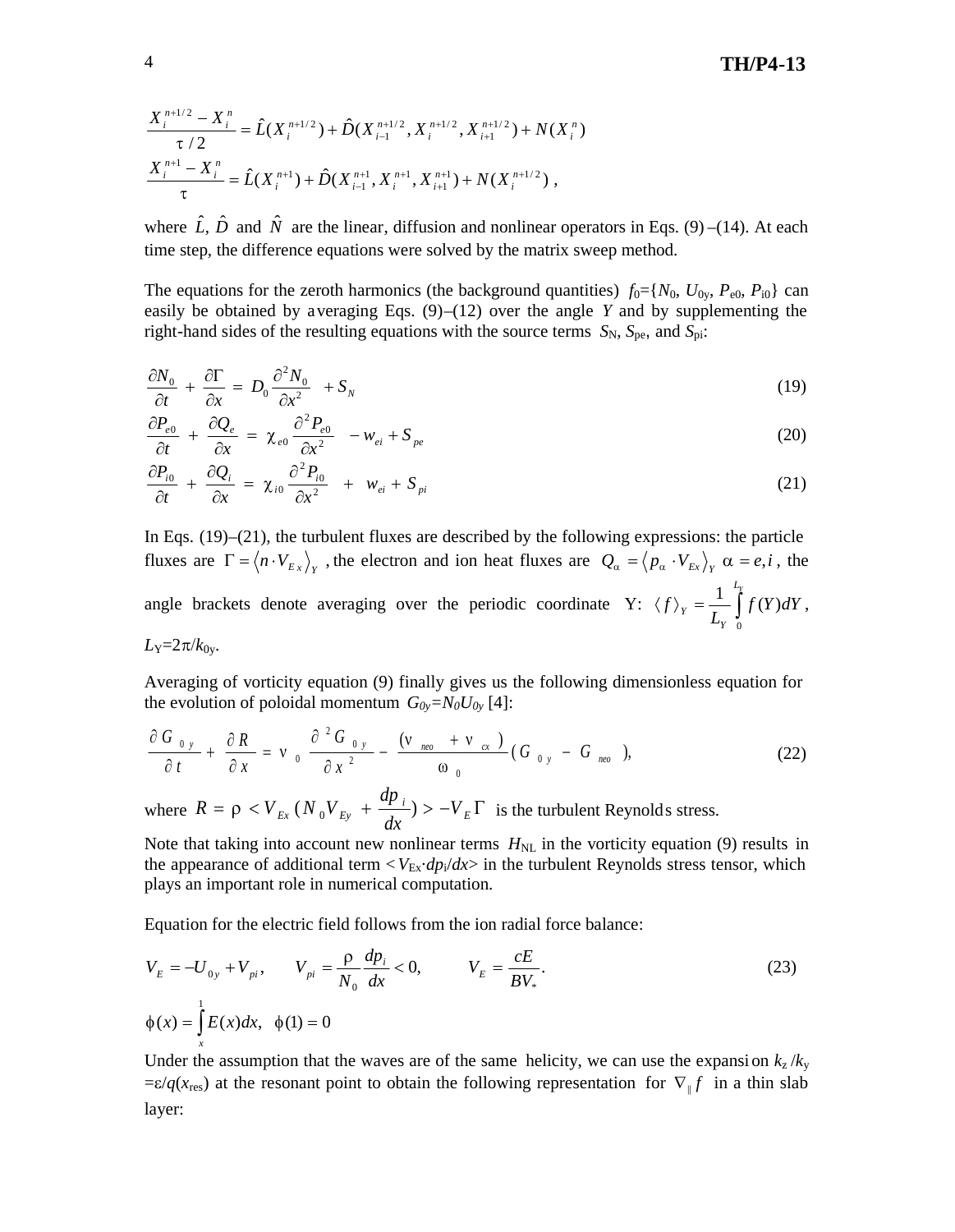$$
\nabla_{\parallel} f = \frac{\varepsilon}{q(x)} \frac{\partial f}{\partial y} + \frac{\partial f}{\partial z} \approx -\frac{d}{L_s} (x - x_{res}) \frac{\partial f}{\partial Y}, \quad L_s = \frac{qR_0}{(1 - s)}, \quad s = \frac{rq'}{q}.
$$
 (24)

Numerical simulations were carried out for the edge region,  $r_0 = 26$  cm  $\lt r \lt 30$  cm=*a*, of T-10 for the following parameters:  $R = 150$  cm,  $a = 30$  cm,  $d = 4$  cm,  $B = 2.31$  T,  $q_{res} = 3$ ,  $N_0(r_0)$  $= 1.6 \times 10^{19} \text{ m}^3$ ,  $N_0(a) = 0.2 \times 10^{19} \text{ m}^3$ ,  $T_1(r_0) = 80 \text{ eV}$ ,  $T_1(a) = 12 \text{ eV}$ . The choice of the resonant helical modes is obeyed to the rule:  $m = 3 \cdot k$ ,  $k=1, 2, ...$ ,  $K_{\text{max}}$ ;  $K_{\text{max}} = 30$ . The radial extent of the calculation layer was limited due to the single helicity approach. Increase of electron temperature  $T_e(r_0)$  on the inner boundary of the calculation layer was used to simulate transition from OH to ECRH regime with various level of input EC-power.

### **4. Calculation of radial electric field**

Numerical results show the negative electric potential in the OH regime,  $T_e(r_0)^{OH} = 60$  eV. The gradual increase of the boundary electron temperature  $T_e(r_0)^{ECRH} = 90$ , 120, 150 eV leads to corresponding decrease of the absolute value of the electric potential, as shown in Fig. 1. Poloidal velocity  $U_{0y}$  is shown in Fig. 2. The value of electric potential and mean  $E_r$  shows qualitative agreement with experimental data obtai ned both in Ohmic and ECR heating regimes [8-10]. Dependence of *E*<sup>r</sup> averaged over the calculation layer on the boundary electron temperature  $T_e(r_0)$  is shown in Fig. 3. The transition from low  $T_e(r_0)$  (OH) to higher  $T_e(r_0)$  (ECRH) results in decrease of the absolute value of electric field  $|E_r|^{\text{ECRH}} < |E_r|^{\text{OH}}$ , remaining its negative sign.

Numerical calculations shows, that with growth of electron temperature under transition from OH to ECRH regime there is an increase of amplitudes of fluctuations of potential because of increase of the driving force of turbulence linked with magnetic curvature (a member  $\sim g_B$  ( $p_i+p_e$ )/ y in the equation (9)). Thus Reynolds's turbulent force increases (see a Fig. 4). The growth of this force leads to the additional generation of poloidal velocity. Since this velocity is negative  $U_{0y} < 0$  and directed as the diamagnetic drift of ions  $V_{pi} < 0$ , then, in accordance with the equation for radial force balance of ions (23), the value of radial electric field decreases with growth |*Uoy*|, see Fig. 3. Thus, the computation results qualitatively agree with experimental data.

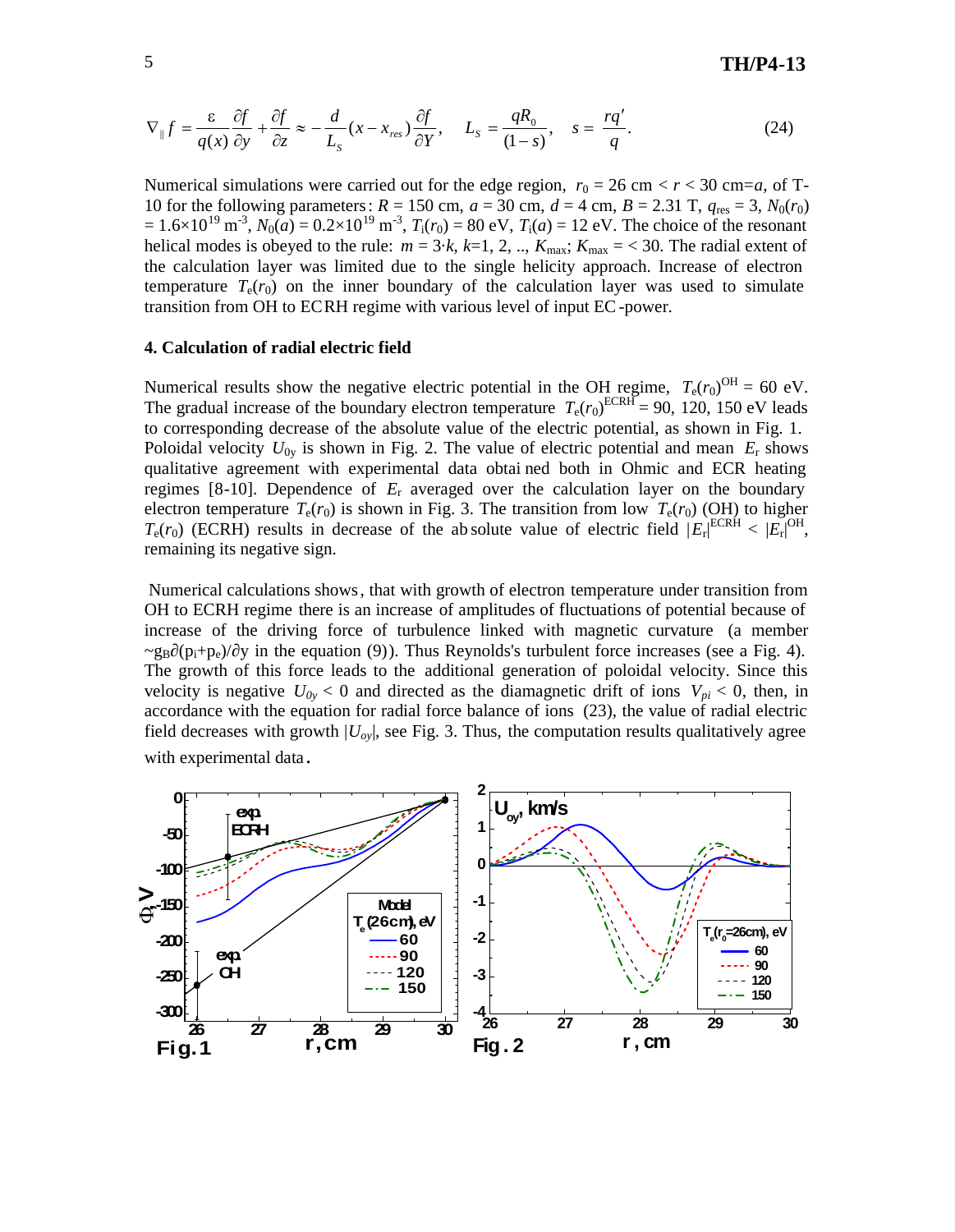

## **5. Conclusions**

The model for the  $E_r$  calculation based on the Braginskii's hydrodynamics was developed for the periphery of the tokamak plasma. Numerical results for T -10 conditions show qualitative agreement with direct experimental data, obtained by HIBP. Moreover, the experimental dependences of *E*<sup>r</sup> on plasma temperature and density were obtained by modeling. So, *E*<sup>r</sup> in the strong turbulent plasma of the tokamak periphery was satisfactory described by d eveloped model.

#### **Acknowledgments**

This work was supported by Grants RFBR 08-02-01326, 07-02-01001 and INTAS 100008- 8046.